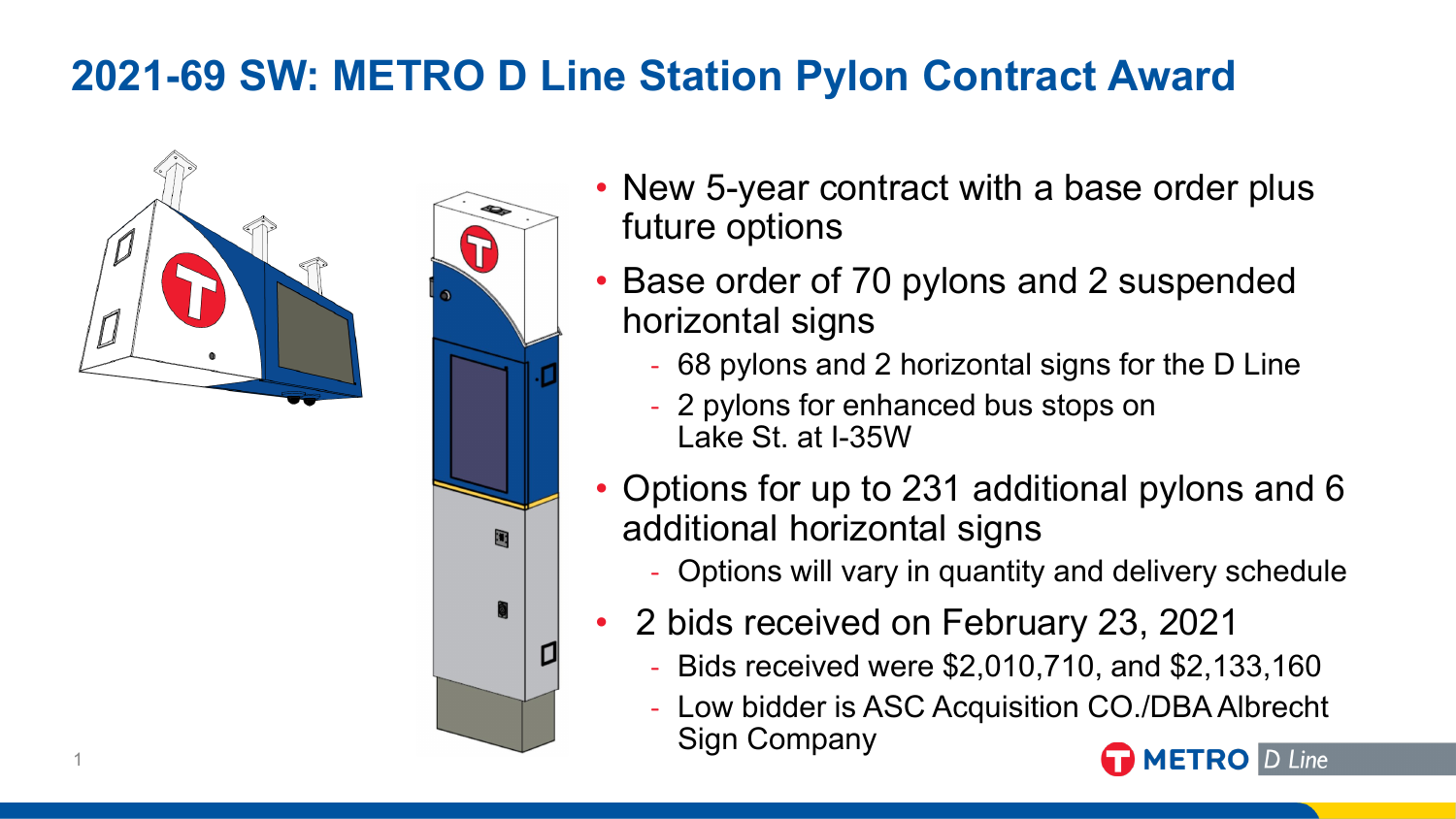## **Pylon Design/Production History & Lessons Learned**





- Iterative improvements based on feedback from maintaining departments
- Notable 2<sup>nd</sup> generation design modifications:
	- Additional ventilation to reduce heat loading
	- Larger pylon structure with lower panel access, to integrate communications enclosure, eliminating the need for an additional cabinet
	- Improved internal structure and foundation for additional stability and structural integrity
- Notable 3<sup>rd</sup> generation design modifications:
	- New monitor style with front access for easier maintenance and repair
	- Improved protection from insect intrusion
	- Improved pylon exterior attachment process for easier replacement